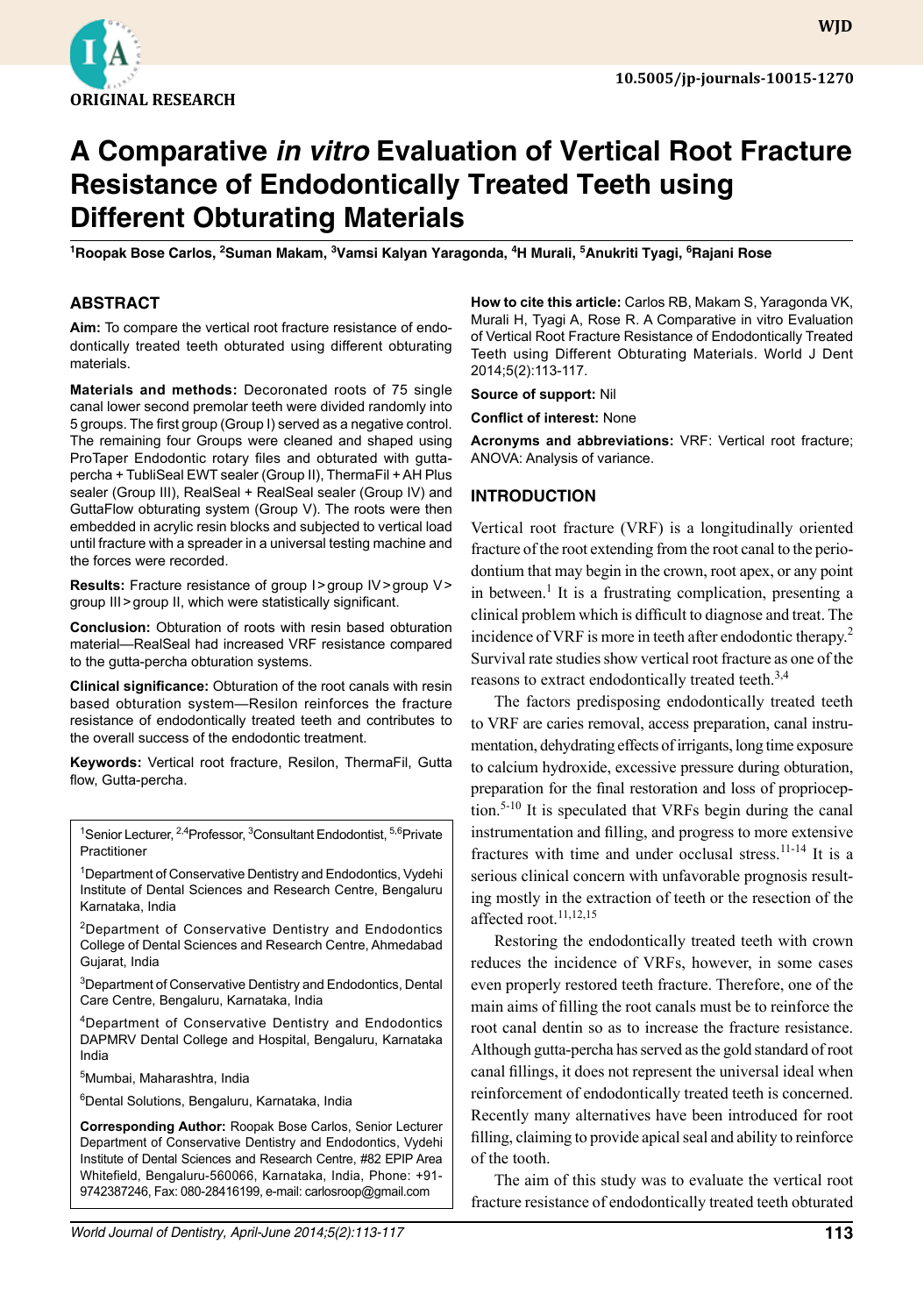with different obturating materials, using the universal testing machine. The null hypothesis was that there are no differences in vertical fracture resistance between different obturating materials.

### **Materials and Methods**

Seventy-five single canal extracted human lower second premolar teeth were collected and stored in physiological saline. Teeth with immature apices, root caries, root fractures, cracks, dilacerations, canal calcifications and root canal treated teeth were excluded from the study.

The teeth were decoronated at 12 mm from the anatomical root tip using diamond disks and roots were randomly allocated into five groups of fifteen each. The first group served as a negative control (Group I); roots were not instrumented or obturated. In the remaining four groups, the patency of the canals were established and the working length was determined by introducing a size 10 file into the canal until it exited from the apex. This length was measured, and the working length was set 1 mm short of this length. The roots were then cleaned and shaped using ProTaper endodontic rotary files. The canals were irrigated with 1ml each of 2.5% sodium hypochlorite and 17% EDTA between each file. The canals were shaped to size F3 ProTaper rotary endodontic file. The prepared specimens received a final flush with 2 ml of 2.5% sodium hypochlorite followed by 2 ml of 17% EDTA. Root canals were then dried with paper points.

## **Obturation of the Root Canals**

The root samples in the second group II were obturated by cold lateral condensation technique with gutta-percha and TubliSeal EWT sealer (Sybron Endo, Orange, CA), zinc oxide eugenol based sealer, using a finger spreader of size 25. In the third group (Group III), the roots were obturated using the plastic carrier ThermaFil (Dentsply, Maillefer, Switzerland) and AH plus (Dentsply, De Trey) as a sealer. The fourth group (Group IV), received a root filling by lateral condensation using RealSeal points and RealSeal sealer (Sybron Endo, Orange, CA); a resin based material. The fifth group (Group V) received a root filling using a single cone

gutta-percha master cone and GuttaFlow sealer (Coltene/ Whaledent). Excess obturating material was removed with a heated hand instrument. All the roots were kept at 37°C with 100% humidity for at least 72 hours to allow the sealers to set completely.

#### **Preparation for Mechanical Testing**

A cold cure acrylic resin block of  $15 \times 15 \times 25$  mm was fabricated. A mold of the resin block was made with addition silicone rubber base material. Cold cure acrylic resin was poured into the mold and then the roots were vertically embedded—till the coronal margin, keeping the cut face and the canal orifice exposed. The blocks were allowed to set for 24 hours.

The blocks were then mounted onto the lower jaw of the Universal testing machine. A size 40 stainless steel finger spreader directed onto the canal orifice was attached to the upper jaw of the universal testing machine. It was calibrated to vertically drive the spreader into the root canal at a speed of 10 mm/min and allowed to penetrate the root canal filling until the root fractured (Fig. 1). The force applied to the root canal via the spreader was recorded in the form of a (Graph1). The fracture was defined as a point at which a drop in force was observed. The amount of force required for fracture was recorded for each root.

## **Results**

The fracture resistance of the root samples were tabulated and subjected to statistical analysis using ANOVA and Bonferroni test (Table 1). There was a statistically significant difference among the five groups with respect to the mean force required for the fracture of the roots ( $p \le 0.001$ ). The control group showed the highest resistance to VRF than any other test group. Among the instrumented and obturated samples, the highest resistance to VRF was recorded in group IV followed by groups V, III and II respectively (*see* Table1). There was statistically significant difference between each group, except between groups III and II (*see* Table 1). Thus, among the obturated groups, the root samples obturated with Resilon showed the highest resistance to fracture.

|                                                                     | <b>Table 1:</b> The mean vertical root fractures among various groups |    |        |           |      |       |         |            |
|---------------------------------------------------------------------|-----------------------------------------------------------------------|----|--------|-----------|------|-------|---------|------------|
|                                                                     | Groups                                                                | n  | Mean   | Std. dev. | Min. | Max.  | F       | p-value    |
|                                                                     | Group I                                                               | 15 | 226.37 | 20.58     | 200  | 257.8 |         |            |
|                                                                     | Group II                                                              | 15 | 49.34  | 16.92     | 25.9 | 75.6  |         |            |
|                                                                     | Group III                                                             | 15 | 54.17  | 14.9      | 34.6 | 72.5  | 134.668 | $< 0.001*$ |
|                                                                     | Group IV                                                              | 15 | 165.12 | 31.43     | 107  | 208.6 |         |            |
|                                                                     | Group V                                                               | 15 | 98.33  | 36.08     | 43   | 162.6 |         |            |
| *Denresente the presence of cignificant difference among the groups |                                                                       |    |        |           |      |       |         |            |

Represents the presence of significant difference among the groups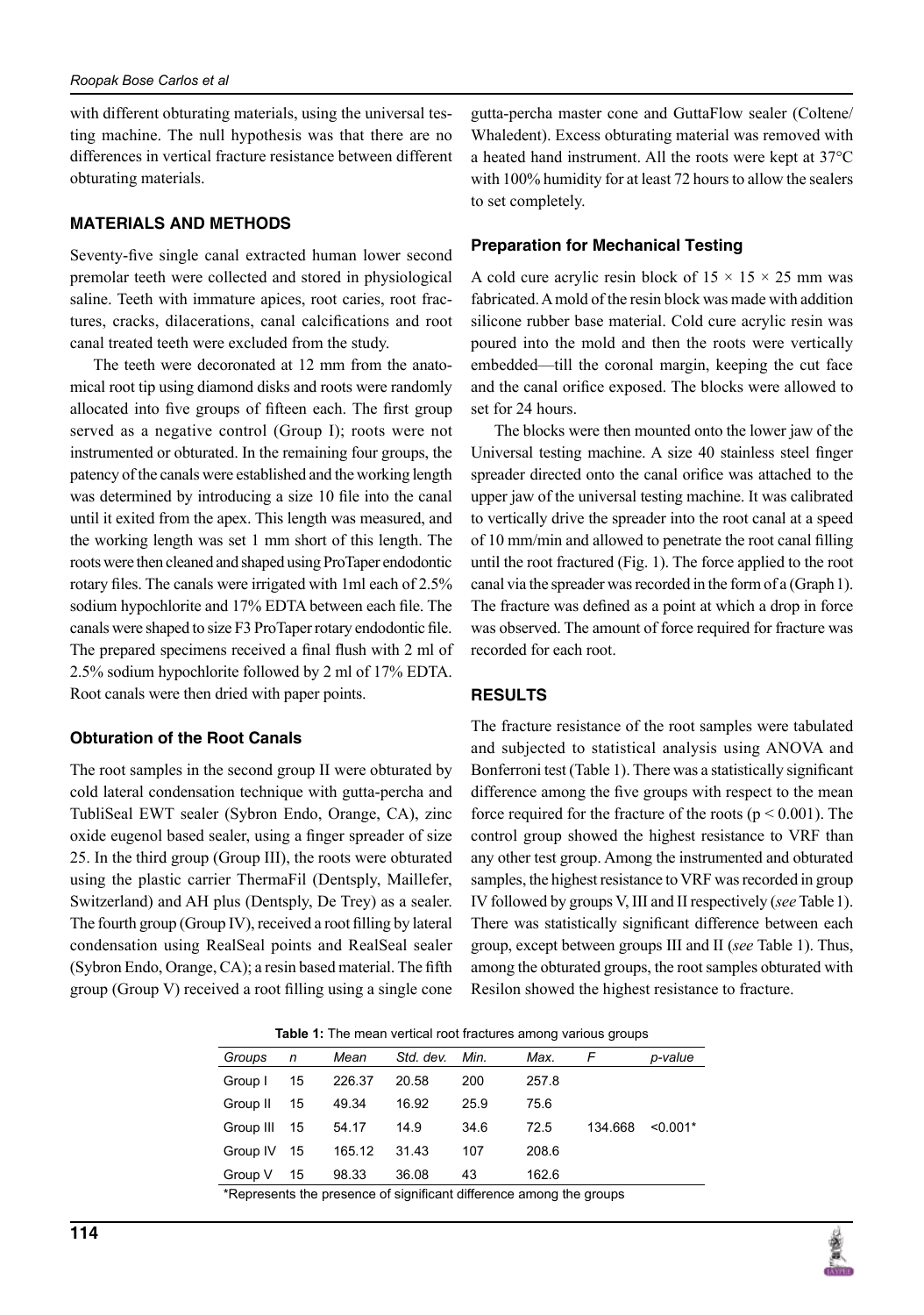

**Fig. 1:** Finger spreader inserted into the obturated root canal using universal testing machine



**Graph 1:** The mean vertical root fracture among various groups

#### **Discussion**

Root canal therapy invariably leads to weakening of the tooth. Access cavity preparation and cleaning and shaping of the canals account for almost 30% reduction in the VRF resistance.<sup>9,16</sup> The likelihood for fracture increases when the wedging forces of the spreader are added during the lateral condensation or when excessive dentin is removed to facilitate placement of final restoration.<sup>9,12,17,18</sup> It has been speculated that some vertical root fractures begin during canal instrumentation and filling, and progress to more extensive fractures with time and occlusal stress.<sup>11,19</sup>

In the past many attempts have been made to reinforce an endodontically treated root by using different obturating materials.5,9,20 Adhesive sealers based on both resin and glass ionomer have shown to be ineffective in increasing the VRF and mechanical properties of the endodontically treated roots.<sup>5,30</sup> On the contrary, studies have shown that adhesive resin based obturation systems increased the VRF resistance of the instrumented roots compared to gutta-percha based systems.<sup>28,29</sup> Hence in the present study, the VRF resistance of the roots obturated with different gutta-percha obturation systems and techniques were compared with those obturated with adhesive resin based obturation system–RealSeal.

In the present study single canal extracted human second premolars were collected and decoronated at 12 mm from the anatomical root tip. Roots with similar buccolingual dimensions were selected to eliminate variations in dimensions. Premolars were selected as they have high prevalence in VRFs.16,21 Decoronating the tooth samples also eliminate the variable of access cavity preparation.

Cleaning and shaping of the root canals of the samples was done with rotary ProTaper endodontic files with 2.5% sodium hypochlorite as irrigant during preparation of the canals. The final flush of the canals was done with 17% EDTA and 2.5% sodium hypochlorite used alternatively, concluding with EDTA, as any remaining sodium hypochlorite might inhibit the setting of the resin materials.

The test samples were embedded in acrylic resin blocks to simulate the support given to healthy teeth by the alveolar bone and to reduce stresses caused by unrealistic bending movements. Fracture resistances of the roots were evaluated using the universal testing machine. The force was generated into the obturated canal by means of a spreader vertically directed along the long axis of the tooth.<sup>13,22,23</sup> This was chosen because it provides force distribution from within the root canal wall and fractures occurred as a result of forces transmitted via the obturating material. It resembles root fractures caused of endodontic origin or from a post. The force was directed at an angle of 0°, resulting in primarily a splitting stress applied above the access opening.<sup>5</sup> Stresses generated from inside the root canal were transmitted through the root to the surface where the interdentin bonding failed.<sup>24</sup> The test terminated after a 25% drop in the maximum force recorded or when an audible crack was heard.

In the present study VRF of roots obturated with Resilon, GuttaFlow, ThermaFil + AH Plus sealer, and gutta-percha + TubliSeal EWT sealer were compared with control (uninstrumented and unobturated canals). Results show that none of the roots in the test groups regained their original fracture resistance. Among obturation systems the fracture resistance was in the following order – Resilon>GuttaFlow>ThermaFil + AH Plus>gutta-percha + TubliSeal EWT. The resin based obturating system performed better than the gutta-percha based obturating systems.

Adhesion and mechanical interlocking of the sealer with the root canal dentin prevents microleakage and decreases the risk of fracture.<sup>26,27</sup> In the present study the only adhesive system tested was Resilon obturating material, which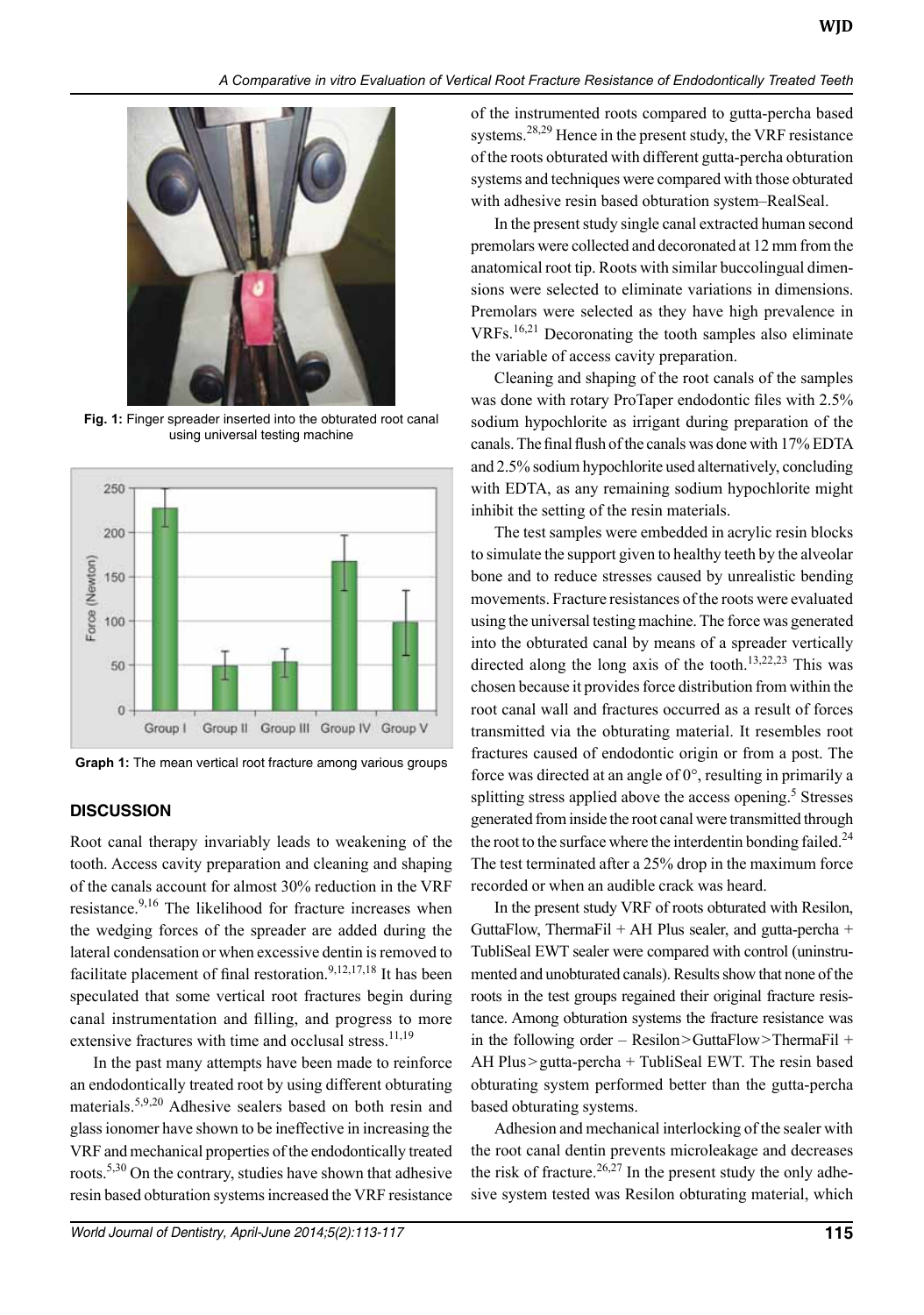#### *Roopak Bose Carlos et al*

showed the highest fracture resistance among the test groups. The results agree with previous studies which emphasized the reinforcing effect of Resilon on the roots.<sup>28,29</sup> This could be due to the 'Monoblock' effect where the Resilon core, sealer and the dentin tubules become a single solid structure by means of adhesion which significantly increases the resistance to fracture. $26,28$ 

Among the test groups obturated with cold lateral condensation, the gutta-percha based obturation system showed the least and the resin based obturation system showed highest VRF resistance. The use of resin adhesive based obturation systems like Resilon seems to overcome the stresses generated during the cold lateral condensation technique. This lays further emphasizes on the use of adhesive systems in obturating the root canals to achieve better fracture resistance.

Among the gutta-percha based systems, GuttaFlow group achieved higher fracture resistance. It could be due to the minimal stress produced during the obturation. ThermaFil obturated root samples were significantly weaker than the GuttaFlow obturated roots, in spite of being a less stress producing single cone obturating system. In the GuttaFlow system, the interface between the sealer and the master cone gutta-percha is eliminated and its increased adaptability and sealing ability, $2^5$  may be the cause for its higher fracture resistance.

Under the limitations of the present study, it can be concluded that:

The control group, with uninstrumented and unobturated roots showed the highest VRF resistance compared to the test groups.

Roots obturated by the resin based obturating material had the highest VRF resistance among the test groups.

GuttaFlow obturated roots had the highest VRF resistance among the roots obturated with gutta-percha based materials.

Roots obturated with gutta-percha + TubliSeal EWT sealer using cold lateral condensation showed the least VRF resistance among the gutta-percha based materials.

## **Clinical Significance**

Obturation of the root canals with resin based obturation system—Resilon reinforces the fracture resistance of endodontically treated teeth and contributes to the overall success of the endodontic treatment.

## **References**

- 1. Pitts DL, Natkin E. Diagnosis and treatment of vertical root fractures. J Endod 1983;9(8):338-346.
- 2. Bender IB, Freedland JB. Adult root fracture. J Am Dent Assoc1983;107(3):413-419.
- 3. Sjogren U, Hogglund B, Sundqvist G, Wing K. Factors affecting long term results of endodontic treatment. J Endod 1990;16(10): 498-504.
- 4. Vire DE. Failure of Endodontically treated teeth: classification and evaluation. J Endod 1991;17(7):338-342.
- 5. Johnson ME, Stewart GP, Nielsen CJ, Hatton JF Ill A, Minn M. Evaluation of root reinforcement of endodontically treated teeth. Oral Surg Oral Med Oral Pathol Oral Radiol Endod 2000;90(3): 360-364.
- 6. Helfer AR, Meinick S, Schilder H. Determination of moisture content of vital and pulpless teeth. Oral Surg Oral Med Oral Pathol 1972;34(4):661-670.
- 7. Trabert K, Caputo A, Abou-Rass M. Tooth fracture—A comparison of endodontic and restorative treatments. J Endod 1978;4(11):341-345.
- 8. Gutmann JL. The dentin—root complex: anatomic and biologic considerations in restoring endodontically treated teeth. J Prosth Dent 1992;67(4):458-467.
- 9. Trope M, Ray HL. Resistance to fracture of endodontically treated roots. Oral Surg Oral Med Oral Pathol 1992;73(1):99-102.
- 10. Pilo R, Corcino G, Tamse A. Residual dentin thickness in mandibular premolars prepared with hand and rotator instruments. J Endod 1998;24(6):401-404.
- 11. Onnink PA, Davis RD, Wayman BE. An in vitro comparison of incomplete root fractures associated with three obturation techniques. J Endod 1994;20(1):32-37.
- 12. Kishen A. Mechanisms and risk factors for fracture predilection in endodontically treated teeth. Endo Top 2006;13(1):57-83.
- 13. Lertchirakarn V, Palamara JEA, Messer HH. Load and strain during lateral condensation and vertical root fracture. J Endod 1999;25(2):99-104.
- 14. Saw LH, Messer HH. Root strains associated with different obturation techniques. J Endod 1995;21(6):314-320.
- 15. Sornkul E, Stannard JG. Strength of roots before and after endodontic treatment and restoration. J Endod 1992;18(9): 440-443.
- 16. Wu MK, Van Der Sluis LMW, Wesselink PR. Comparison of mandibular premolars and canines with respect to their resistance to vertical root fracture. J Dent 2004;32(4):265-268.
- 17. Tamse A. Vertical root fractures in endodontically treated teeth: diagnostic signs and clinical management. Endo Top 2006;13(1): 84-94.
- 18. Harvey TE, White JT, Leeb IJ. Lateral condensation stress in root canals. J Endod 1981;7(4):151-155.
- 19. Walton RE, Michelich RJ, Smith GN. The histopathogenesis of vertical root fractures. J Endod 1984;10(2):48-56.
- 20. Apicella MJ, Loushine RJ, West LA, Runyan DA. Comparison of root fracture resistance using two root canal sealers. Int Endod J 1999;32(5):376-380.
- 21. Tamse A, Lustig J, Kaplavi J. An evaluation of endodontically treated vertically fractured teeth. J Endod 1999;25(7):506-508.
- 22. Holcomb JQ, Pitts DL, Nicholls JI. Further investigating of spreader loads required to cause vertical root fracture during lateral condensation. J Endod 1987;13(6):277-284.
- 23. Monaghan P, Bajalcaliev JG, Kaminski EJ, Lautenschlager. A method for producing experimental simple vertical root fractures in dog teeth. J Endod 1993;19(10):512-515.
- 24. Wilcox LR, Roskelley C, Sutton T. The relationship of root canal enlargement to finger-spreader induced vertical root fracture. J Endod 1997;23(8):533-534.